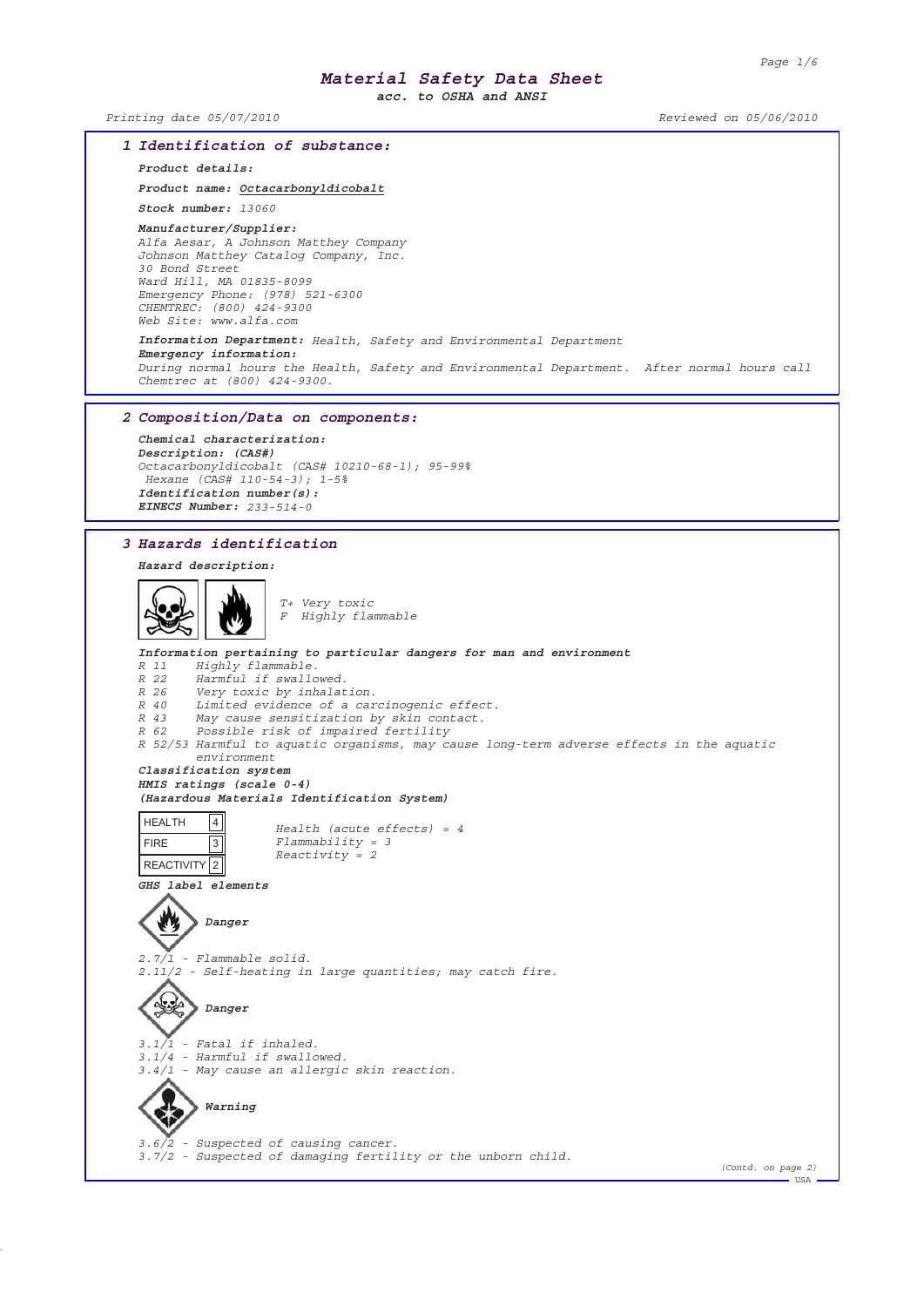*acc. to OSHA and ANSI*

*Printing date 05/07/2010 Reviewed on 05/06/2010*

*Product name: Octacarbonyldicobalt*

*(Contd. of page 1) 4.1/3 - Harmful to aquatic life. 4.1/3 - Harmful to aquatic life with long lasting effects. Prevention: Keep away from heat/sparks/open flames/hot surfaces. - No smoking. Wear protective gloves/clothing. Avoid release to the environment. Response: IF ON SKIN: Wash with plenty of soap and water. IF INHALED: Remove victim to fresh air and keep at rest in a position comfortable for breathing. Immediately call a POISON CENTER or doctor/physician. 4 First aid measures General information Immediately remove any clothing soiled by the product. Remove breathing apparatus only after contaminated clothing has been completely removed. In case of irregular breathing or respiratory arrest provide artificial respiration. After inhalation Supply fresh air. If required, provide artificial respiration. Keep patient warm. Seek immediate medical advice. After skin contact Immediately wash with water and soap and rinse thoroughly. Seek immediate medical advice. After eye contact Rinse opened eye for several minutes under running water. Then consult a doctor. After swallowing Seek immediate medical advice. 5 Fire fighting measures Suitable extinguishing agents CO2, sand, extinguishing powder. Do not use water. For safety reasons unsuitable extinguishing agents Water Special hazards caused by the material, its products of combustion or resulting gases: In case of fire, the following can be released: Carbon monoxide and carbon dioxide Toxic metal oxide fume Protective equipment: Wear self-contained respirator. Wear fully protective impervious suit. 6 Accidental release measures Person-related safety precautions: Wear protective equipment. Keep unprotected persons away. Ensure adequate ventilation Keep away from ignition sources Measures for environmental protection: Do not allow material to be released to the environment without proper governmental permits. Measures for cleaning/collecting: Dispose contaminated material as waste according to item 13. Ensure adequate ventilation. Keep away from ignition sources. Additional information: See Section 7 for information on safe handling See Section 8 for information on personal protection equipment. See Section 13 for disposal information. 7 Handling and storage Handling Information for safe handling: Handle under dry protective gas. Keep container tightly sealed. Store in cool, dry place in tightly closed containers.*

*Information about protection against explosions and fires: Keep ignition sources away. Protect against electrostatic charges.*

*Ensure good ventilation at the workplace. Open and handle container with care.*

*(Contd. on page 3)*

USA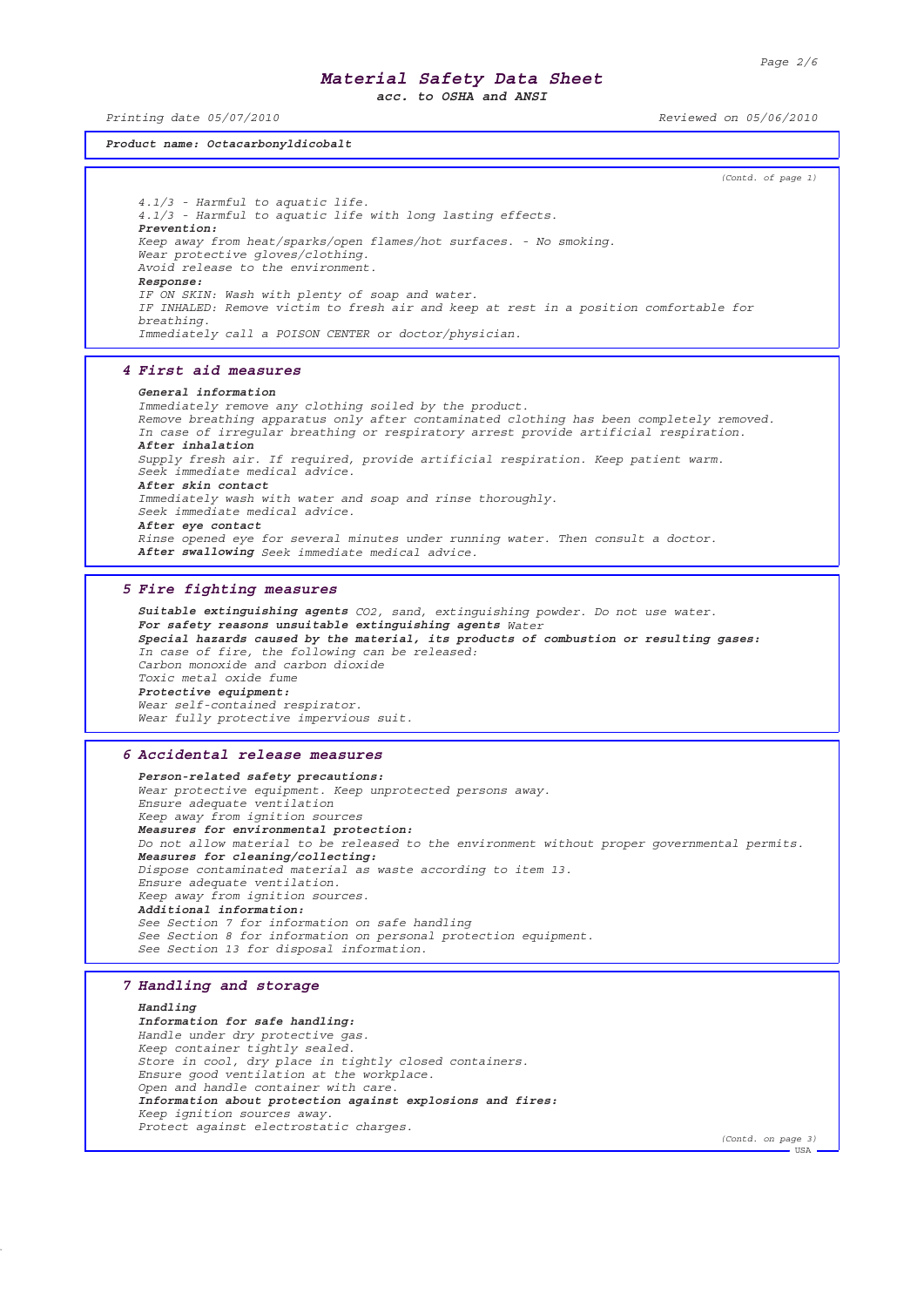$\overline{\overline{\mathsf{USA}}}$ 

## *Material Safety Data Sheet*

*acc. to OSHA and ANSI*

*Printing date 05/07/2010 Reviewed on 05/06/2010*

*Product name: Octacarbonyldicobalt*

*(Contd. of page 2)*

*Storage*

*Requirements to be met by storerooms and receptacles: Store in a cool location. Information about storage in one common storage facility: Store away from oxidizing agents. Store away from air. Further information about storage conditions: Store under dry inert gas. Keep container tightly sealed. Store in cool, dry conditions in well sealed containers. This product is air sensitive.*

### *8 Exposure controls and personal protection*

*Additional information about design of technical systems: Properly operating chemical fume hood designed for hazardous chemicals and having an average face velocity of at least 100 feet per minute.*

*Components with limit values that require monitoring at the workplace:*

*Cobalt carbonyl*

|                   | mq/m3           |
|-------------------|-----------------|
| <i>ACGIH TLV</i>  | 0.1             |
| Belgium TWA       | 0.1             |
| Denmark TWA       | 0.1             |
| <i>France TWA</i> | 0.1             |
| Hungary TWA       | 0.01; 0.02 STEL |
| Netherlands TWA   | 0.1             |
|                   |                 |

*n-Hexane*

|                                        | ppm              |
|----------------------------------------|------------------|
| <i>ACGIH TLV</i>                       | <i>50 (skin)</i> |
| Austria MAK                            | 50               |
| Belgium TWA                            | 50               |
| Denmark TWA                            | 25               |
| Finland TWA                            | 50; 150-STEL     |
| <i>France VME</i>                      | 50               |
| Germany MAK                            | 50               |
| Hungary TWA                            | 100; 200-STEL    |
| Japan OEL                              | $40$ (skin)      |
| Korea TLV                              | 50 (skin)        |
| Netherlands MAC-TGG 25                 |                  |
| Norway TWA                             | 2.5              |
| Poland TWA                             | 100; 400-STEL    |
| Russia TWA                             | 40; 300-STEL     |
| Sweden NGV                             | 25; 50-KTV       |
| Switzerland MAK-W 50; 100-KZG-W        |                  |
| United Kingdom TWA 20                  |                  |
| USA PEL                                | 500              |
| <b>Additional information:</b> No data |                  |

*Personal protective equipment General protective and hygienic measures The usual precautionary measures for handling chemicals should be followed. Keep away from foodstuffs, beverages and feed. Remove all soiled and contaminated clothing immediately. Wash hands before breaks and at the end of work. Store protective clothing separately. Breathing equipment: Use suitable respirator when high concentrations are present. Protection of hands: Impervious gloves Eye protection: Safety glasses Body protection: Protective work clothing.*

### *9 Physical and chemical properties:*

| Form:                        | Crystalline              |
|------------------------------|--------------------------|
| Color:                       | Red-orange               |
| Odor:                        | Specific type            |
| Change in condition          |                          |
| Melting point/Melting range: | ca 51°C (ca 124°F) (dec) |
| Boiling point/Boiling range: | Not determined           |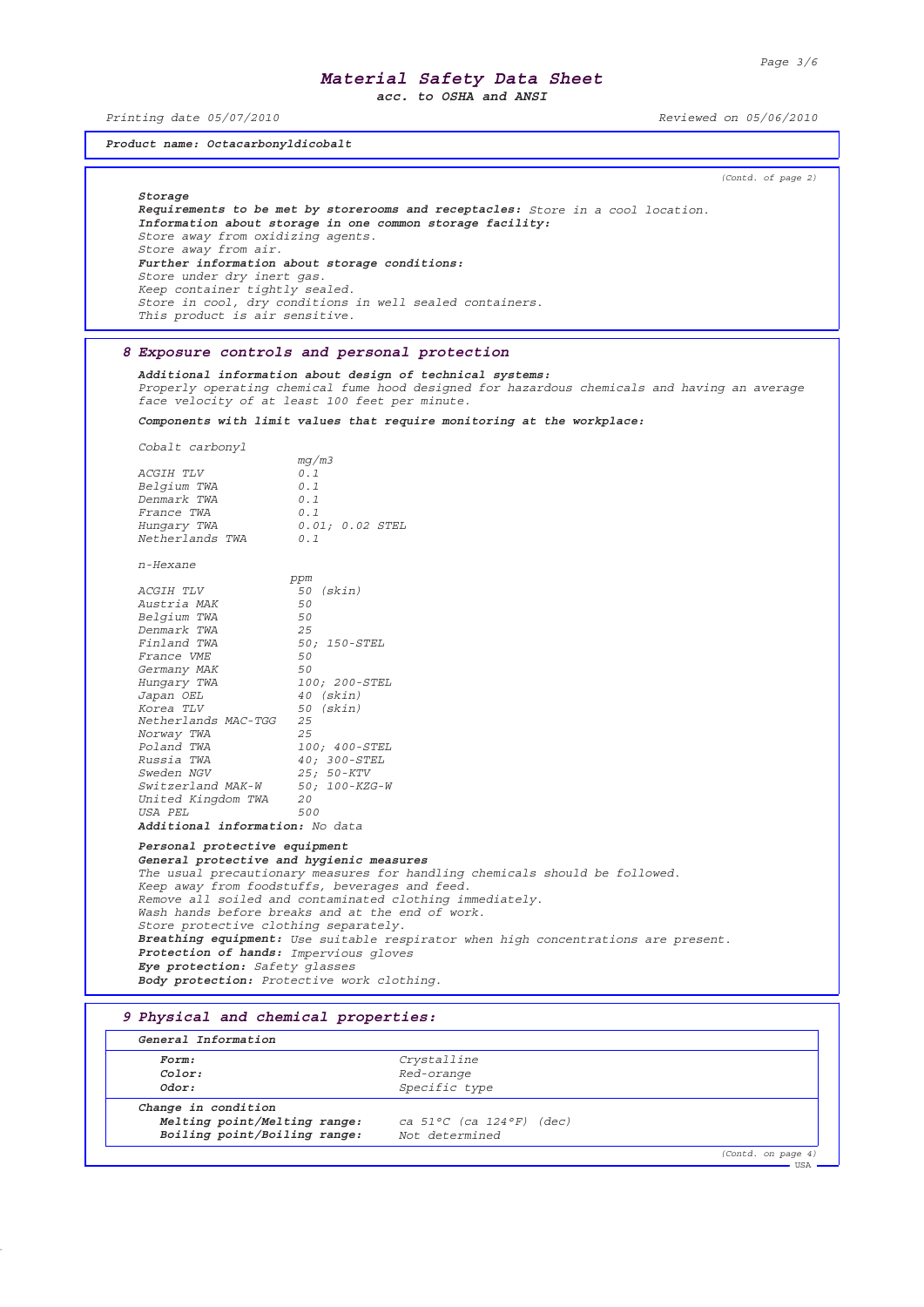*acc. to OSHA and ANSI*

*Printing date 05/07/2010 Reviewed on 05/06/2010*

*Product name: Octacarbonyldicobalt*

|                                                 |                      | (Contd. of page 3) |
|-------------------------------------------------|----------------------|--------------------|
| Sublimation temperature / start: Not determined |                      |                    |
| Flash point:                                    | $-13^{\circ}C$ (9°F) |                    |
| Flammability (solid, gaseous)                   | Highly flammable.    |                    |
| Ignition temperature:                           | Not determined       |                    |
| Decomposition temperature:                      | Not determined       |                    |
| Explosion limits:                               |                      |                    |
| Lower:                                          | Not determined       |                    |
| Upper:                                          | Not determined       |                    |
| Vapor pressure:                                 | Not determined       |                    |
| Density at $20^{\circ}C$ (68 $^{\circ}F$ ):     | 1.73 $q/cm^3$        |                    |
| Solubility in / Miscibility with                |                      |                    |
| Water:                                          | Insoluble            |                    |

### *10 Stability and reactivity*

*Thermal decomposition / conditions to be avoided: Decomposition will not occur if used and stored according to specifications. Materials to be avoided: Air Oxidizing agents Dangerous reactions Self igniting Dangerous products of decomposition: Carbon monoxide and carbon dioxide Toxic metal oxide fume*

#### *11 Toxicological information*

### *Acute toxicity:*

| LD/LC50 values that are relevant for classification: |      |                                             |  |
|------------------------------------------------------|------|---------------------------------------------|--|
| Oral                                                 | LD50 | $378 \,$ mg/kg (mouse) (RTECS)              |  |
|                                                      |      | 754 mg/kg $(rat)$ $(RTECS)$                 |  |
|                                                      |      | Inhalative $LCS0$   165 mg/m3 (rat) (RTECS) |  |
|                                                      |      | $LCSO/2H$ 26.9 mg/m3/2H (mouse) (RTECS)     |  |

#### *Primary irritant effect:*

*on the skin: May cause irritation*

*on the eye: May cause irritation*

*Sensitization: Sensitization possible through skin contact.*

#### *Subacute to chronic toxicity:*

*Carbonyl compounds are toxic due to decomposition yielding carbon monoxide. Symptoms include asphyxia, headache, mental confusion, dizziness, impairment of vision and hearing, and fainting. High exposures can result in unconsciousness and death due to the inability of hemoglobin to carry oxygen to the tissues.*

*n-Hexane causes skin irritation, CNS effects, lung irritation, headache, dizziness, drowsiness, Repeated or prolonged exposure to the vapor can cause peripheral polyneuropathy. Symptoms include incoordination, slowed reaction time, blurred vision, slurred speech, facial numbness, loss of senstaiion. Gradual recovery is normally found after removal from exposure. Also causes reproductive effects in laboratory animals.*

*Cobalt is an experimental neoplastigen and tumorigen. It is an experimental carcinogen of the connective tissue and lungs. Cobalt metal and inorganic compounds are classified as an animal carcinogen by the ACGIH. Ingestion may cause burning in the mouth, esophagus, and stomach. Inhalation of ducts and fumes may cause irritation of the respiratory tract and labored breathing and coughing. Sensitization, nausea, flushing of the face and ringing in the ears is also possible. Chronic ingestion may result in pericardial effusion, polycardial effusion, polycythemia, cardiac failure, vomiting, convulsions and thyroid enlargement. Additional toxicological information:*

*To the best of our knowledge the acute and chronic toxicity of this substance is not fully known.*

*Possible risk of impaired fertility.*

*IARC-2B: Possibly carcinogenic to humans: limited evidence in humans in the absence of sufficient evidence in experimental animals. The Registry of Toxic Effects of Chemical Substances (RTECS) contains tumorigenic and/or*

*carcinogenic and/or neoplastic data for components in this product.*

*(Contd. on page 5)*

 $-$  USA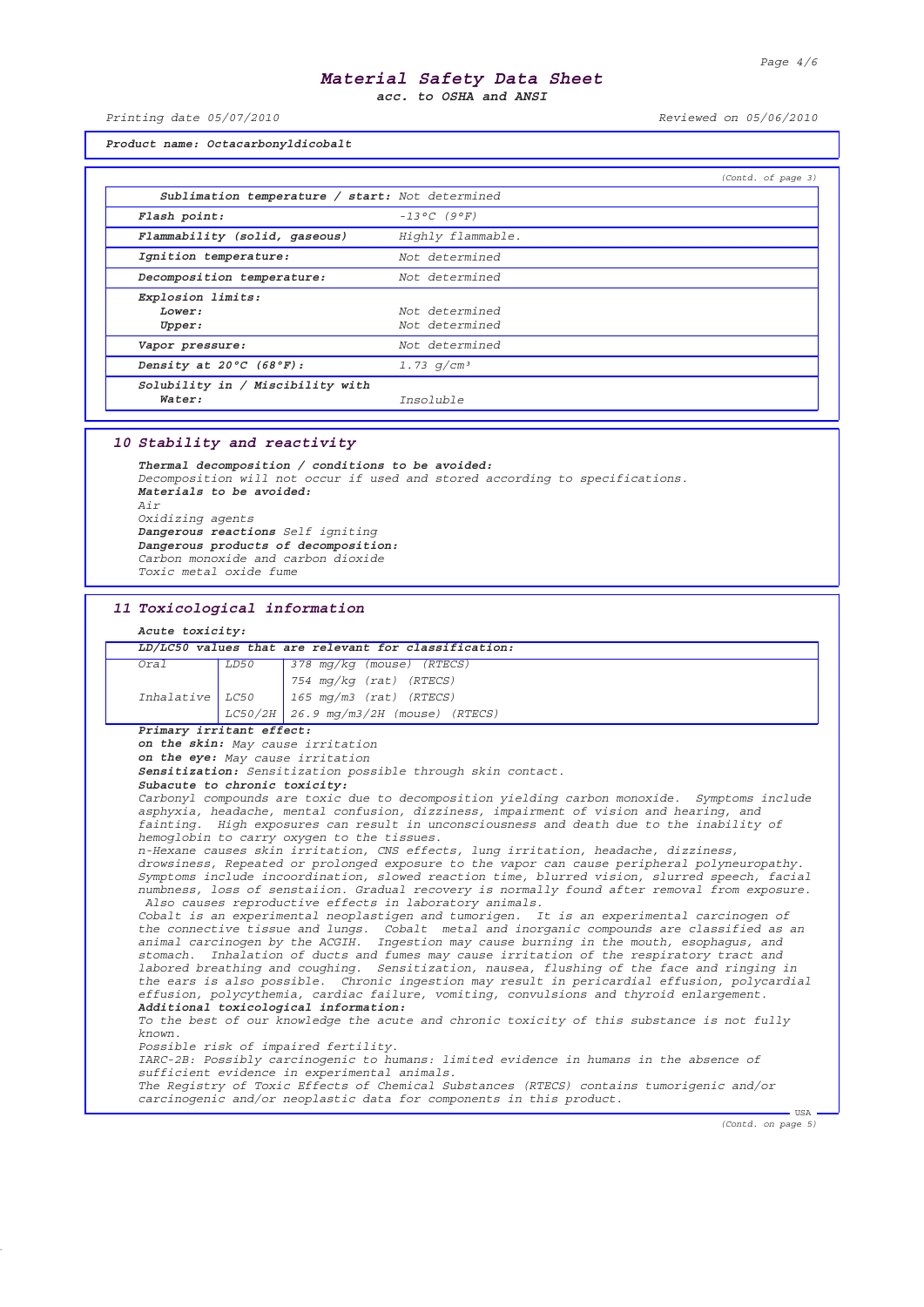*acc. to OSHA and ANSI*

*Printing date 05/07/2010 Reviewed on 05/06/2010*

*Product name: Octacarbonyldicobalt*

*(Contd. of page 4)*

| 12 Ecological information:                                                                                                                          |                                                                                              |  |  |  |
|-----------------------------------------------------------------------------------------------------------------------------------------------------|----------------------------------------------------------------------------------------------|--|--|--|
| Ecotoxical effects:<br>Remark: Harmful to aquatic organisms<br>Additional ecological information:<br>General notes:<br>Harmful to aquatic organisms | Do not allow material to be released to the environment without proper governmental permits. |  |  |  |
| 13 Disposal considerations                                                                                                                          |                                                                                              |  |  |  |
| Product:                                                                                                                                            | Recommendation Consult state, local or national regulations to ensure proper disposal.       |  |  |  |
| Uncleaned packagings:                                                                                                                               | Recommendation: Disposal must be made according to official requlations.                     |  |  |  |
| 14 Transport information                                                                                                                            |                                                                                              |  |  |  |
| DOT regulations:                                                                                                                                    |                                                                                              |  |  |  |
| TOXIC                                                                                                                                               |                                                                                              |  |  |  |
| Hazard class:<br>Identification number:                                                                                                             | 6.1<br><i>UN3124</i>                                                                         |  |  |  |
| Packing group:<br>Proper shipping name (technical name): TOXIC SOLID, SELF-HEATING, N.O.S.                                                          | T                                                                                            |  |  |  |
| Label                                                                                                                                               | (Octacarbonyldicobalt)<br>$6.1 + 4.2$                                                        |  |  |  |
| Land transport ADR/RID (cross-border)                                                                                                               |                                                                                              |  |  |  |
|                                                                                                                                                     |                                                                                              |  |  |  |
| ADR/RID class:<br>Danger code (Kemler):                                                                                                             | 6.1 (TS) Toxic substances<br>664                                                             |  |  |  |
| $UN-Number:$                                                                                                                                        | 3124                                                                                         |  |  |  |
| Packaging group:                                                                                                                                    | I                                                                                            |  |  |  |
| Description of goods:                                                                                                                               | 3124 TOXIC SOLID, SELF-HEATING, N.O.S.<br>(Octacarbonyldicobalt)                             |  |  |  |
| Maritime transport IMDG:                                                                                                                            |                                                                                              |  |  |  |
|                                                                                                                                                     |                                                                                              |  |  |  |
| IMDG Class:                                                                                                                                         | 6.1                                                                                          |  |  |  |
| UN Number:                                                                                                                                          | 3124                                                                                         |  |  |  |
| Label<br>Packaging group:                                                                                                                           | $6.1 + 4.2$<br>I                                                                             |  |  |  |
| Marine pollutant:                                                                                                                                   | No                                                                                           |  |  |  |
| Proper shipping name:                                                                                                                               | TOXIC SOLID, SELF-HEATING, N.O.S.<br>(Octacarbonyldicobalt)                                  |  |  |  |
| Air transport ICAO-TI and IATA-DGR:                                                                                                                 |                                                                                              |  |  |  |
| ICAO/IATA Class:                                                                                                                                    | 6.1                                                                                          |  |  |  |
| UN/ID Number:<br>Label                                                                                                                              | 3124<br>$6.1 + 4.2$                                                                          |  |  |  |
| Packaging group:                                                                                                                                    | I                                                                                            |  |  |  |
|                                                                                                                                                     | (Contd. on page 6)                                                                           |  |  |  |
|                                                                                                                                                     | <b>USA</b>                                                                                   |  |  |  |